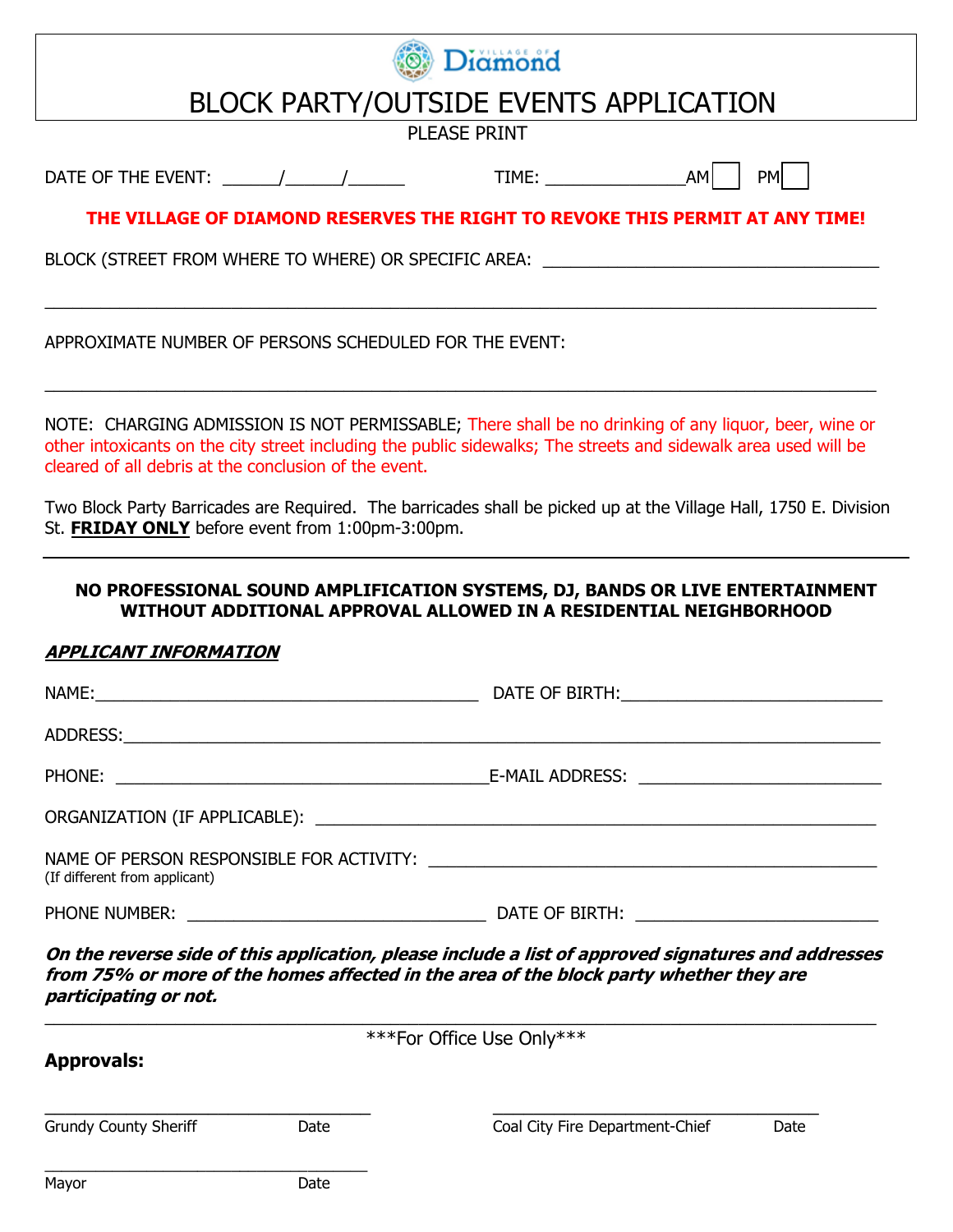### **I HEREBY APPROVE THE AFFOREMENTIONED BLOCK PARTY \*\*ONLY ONE SIGNATURE PER ADDRESS\*\***

This Release and Waiver of Liability (the "Release") executed by the undersigned and the Applicant, in favor of the Village of Diamond, their officers, employees and agents. The undersigned and the Applicant do hereby freely, voluntarily, and without duress execute this Release under the following terms:

1. **RELEASE AND WAIVER:** The undersigned and the Applicant, for him/herself and his or her legal representatives, spouse, heirs and assigns, does hereby release and forever discharge, hold harmless and defend the Village of Diamond and its officers, directors, trustees, employees, agents, insurers and representatives, successors and assigns (collectively the "Village") from any and all liability, claims and demands of whatever kind or nature, either in law or in equity, which arise or may hereafter arise from myself, my heirs, my guests, contractors or invitees from use of the Block Party Application or engaging in the activities for which the Block Party Permit is issued.

Applicant and all signatures understand that this Release discharges Diamond from any liability or claim that the undersigned and the Applicant, his or her legal representatives, guests, contractors, or invitees may have against Diamond with respect to any bodily injury, personal injury, illness, death, or property damage that may result from the Block Party, whether caused by the negligence of Diamond. The undersigned and the Applicant covenant not to bring any action against Diamond for any such injury or damage. The undersigned and Applicant and approved signatures also understands that Diamond does not assume any responsibility for or obligation to provide financial or other assistance including but not limited to medical, health or disability insurance in the event of injury or illness.

2. **OTHER:** The undersigned and Applicant expressly agree that the Release is intended to be as broad and inclusive as permitted by the laws of the State of Illinois, and that this Release shall be governed by and interpreted in accordance with the laws of the State of Illinois. The undersigned and the Applicant agree that in the event that any clause or provision of this Release shall be held to be invalid by any court of competent jurisdiction, the invalidity of such clause or provision shall not otherwise affect the remaining provisions of this Release which will continue to be enforceable.

| 1. NAME                | <b>ADDRESS</b> |
|------------------------|----------------|
| 2. NAME                | <b>ADDRESS</b> |
| 3. NAME                | <b>ADDRESS</b> |
| 4. NAME                | <b>ADDRESS</b> |
| 5. NAME                | <b>ADDRESS</b> |
| 6. NAME                | <b>ADDRESS</b> |
| 7. NAME                | <b>ADDRESS</b> |
| 8. NAME                | <b>ADDRESS</b> |
| 9. NAME                | <b>ADDRESS</b> |
| 10. NAME               | <b>ADDRESS</b> |
| 11. NAME               | <b>ADDRESS</b> |
| 12. NAME               | <b>ADDRESS</b> |
| $\overline{13}$ . NAME | <b>ADDRESS</b> |
| 14. NAME               | <b>ADDRESS</b> |
| 15. NAME               | <b>ADDRESS</b> |
| 16. NAME               | <b>ADDRESS</b> |
| 17. NAME               | <b>ADDRESS</b> |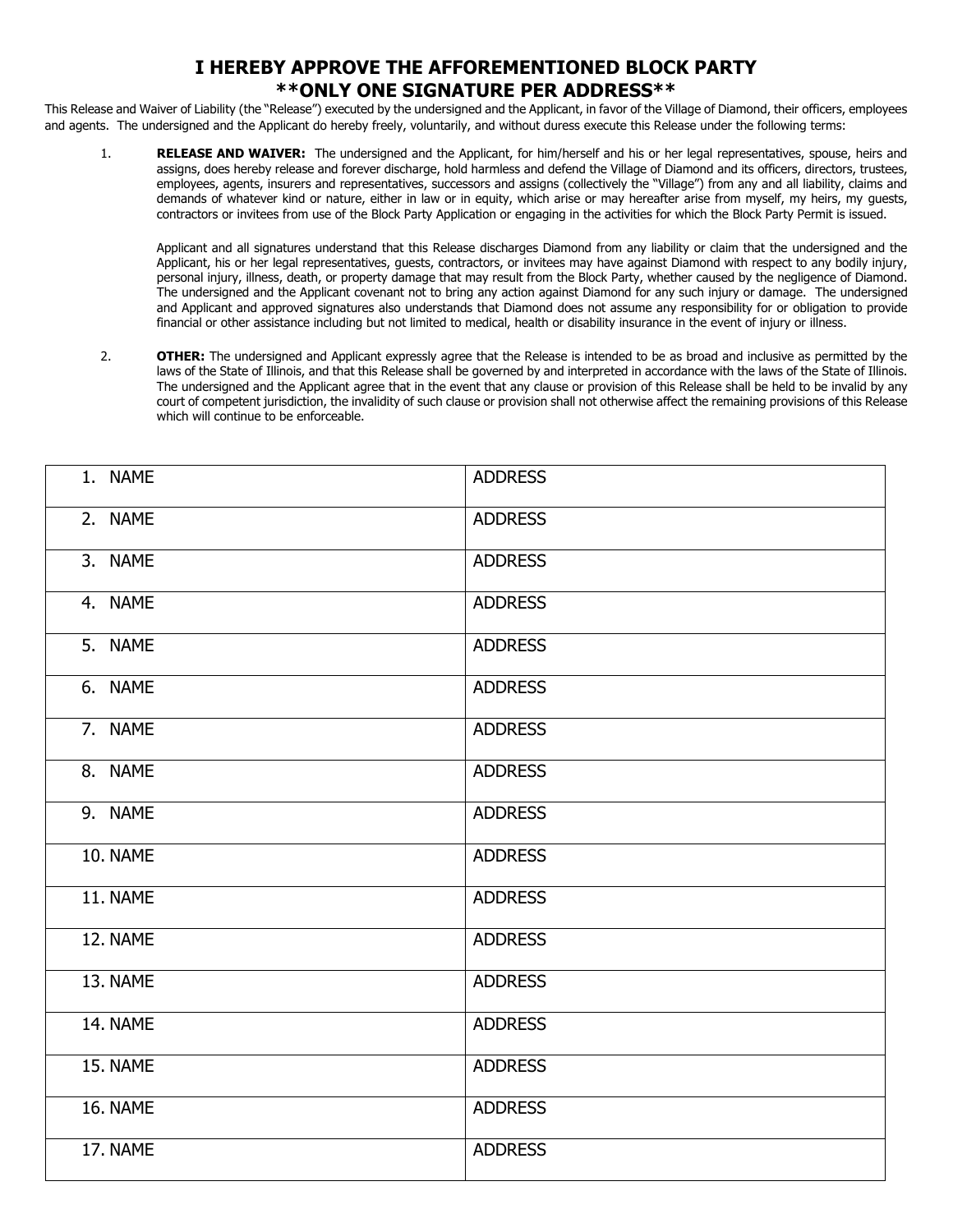| 18. NAME | <b>ADDRESS</b> |
|----------|----------------|
| 19. NAME | <b>ADDRESS</b> |
| 20. NAME | <b>ADDRESS</b> |
| 21. NAME | <b>ADDRESS</b> |
| 22. NAME | <b>ADDRESS</b> |
| 23. NAME | <b>ADDRESS</b> |
| 24. NAME | <b>ADDRESS</b> |
| 25. NAME | <b>ADDRESS</b> |
| 26. NAME | <b>ADDRESS</b> |
| 27. NAME | <b>ADDRESS</b> |
| 28. NAME | <b>ADDRESS</b> |
| 29. NAME | <b>ADDRESS</b> |
| 30. NAME | <b>ADDRESS</b> |
| 31. NAME | <b>ADDRESS</b> |
| 32. NAME | <b>ADDRESS</b> |
| 33. NAME | <b>ADDRESS</b> |
| 34. NAME | <b>ADDRESS</b> |
| 35. NAME | <b>ADDRESS</b> |
| 36. NAME | <b>ADDRESS</b> |
| 37. NAME | <b>ADDRESS</b> |
| 38. NAME | <b>ADDRESS</b> |
| 39. NAME | <b>ADDRESS</b> |
| 40. NAME | <b>ADDRESS</b> |
| 41. NAME | <b>ADDRESS</b> |
| 42. NAME | <b>ADDRESS</b> |
| 43. NAME | <b>ADDRESS</b> |
| 44. NAME | <b>ADDRESS</b> |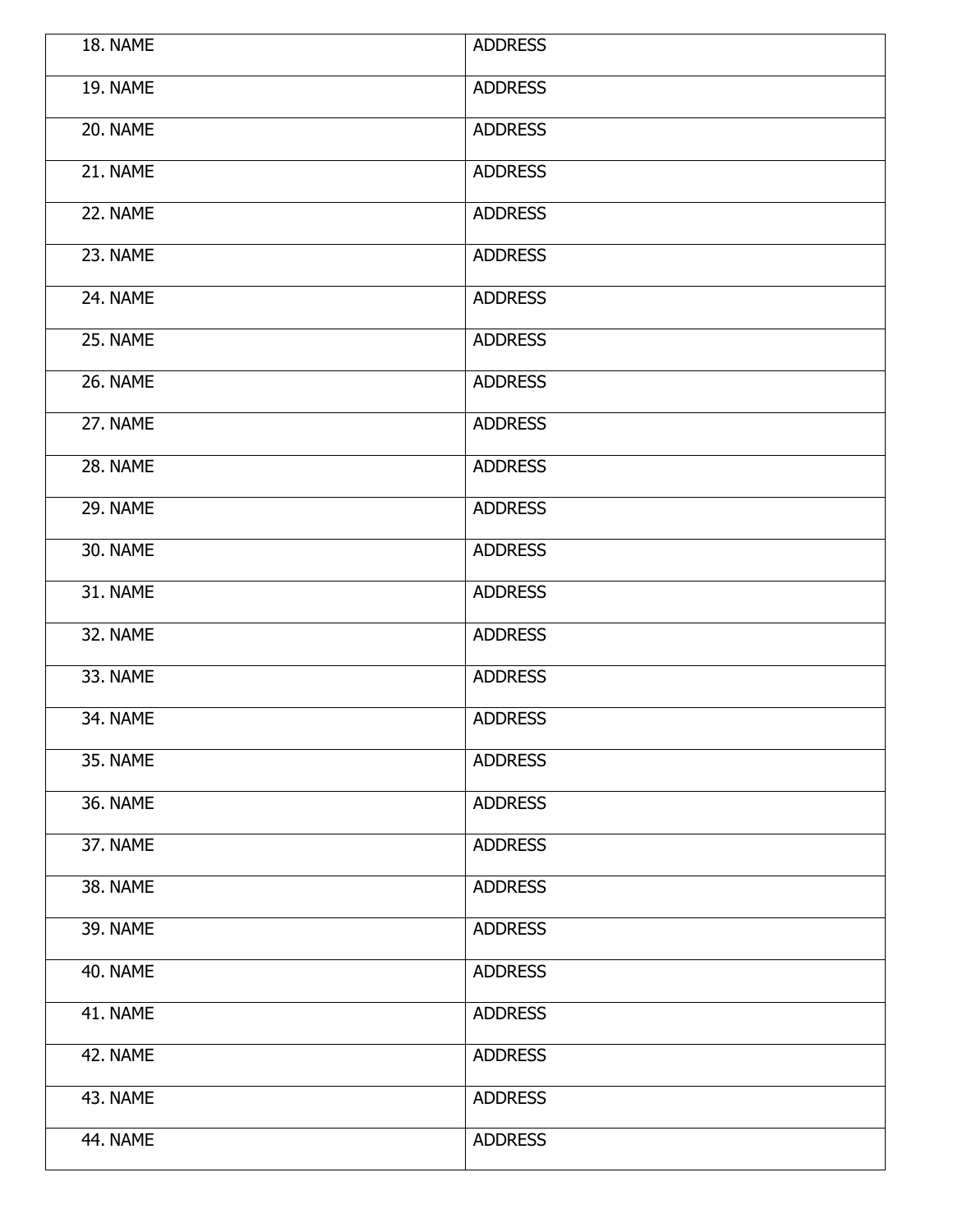| 45. NAME        | <b>ADDRESS</b> |
|-----------------|----------------|
| 46. NAME        | <b>ADDRESS</b> |
| 47. NAME        | <b>ADDRESS</b> |
| 48. NAME        | <b>ADDRESS</b> |
| <b>49. NAME</b> | <b>ADDRESS</b> |
| <b>50. NAME</b> | <b>ADDRESS</b> |
| 51. NAME        | <b>ADDRESS</b> |
| 52. NAME        | <b>ADDRESS</b> |
| 53. NAME        | <b>ADDRESS</b> |
| 54. NAME        | <b>ADDRESS</b> |
| <b>55. NAME</b> | <b>ADDRESS</b> |
| <b>56. NAME</b> | <b>ADDRESS</b> |
| 57. NAME        | <b>ADDRESS</b> |
| <b>58. NAME</b> | <b>ADDRESS</b> |
| <b>59. NAME</b> | <b>ADDRESS</b> |
| 60. NAME        | <b>ADDRESS</b> |
| 61. NAME        | <b>ADDRESS</b> |
| 62. NAME        | <b>ADDRESS</b> |
| 63. NAME        | <b>ADDRESS</b> |
| 64. NAME        | <b>ADDRESS</b> |
| 65. NAME        | <b>ADDRESS</b> |
| 66. NAME        | ADDRESS        |
| 67. NAME        | <b>ADDRESS</b> |
| 68. NAME        | <b>ADDRESS</b> |
| 69. NAME        | <b>ADDRESS</b> |
| <b>70. NAME</b> | <b>ADDRESS</b> |
| 71. NAME        | <b>ADDRESS</b> |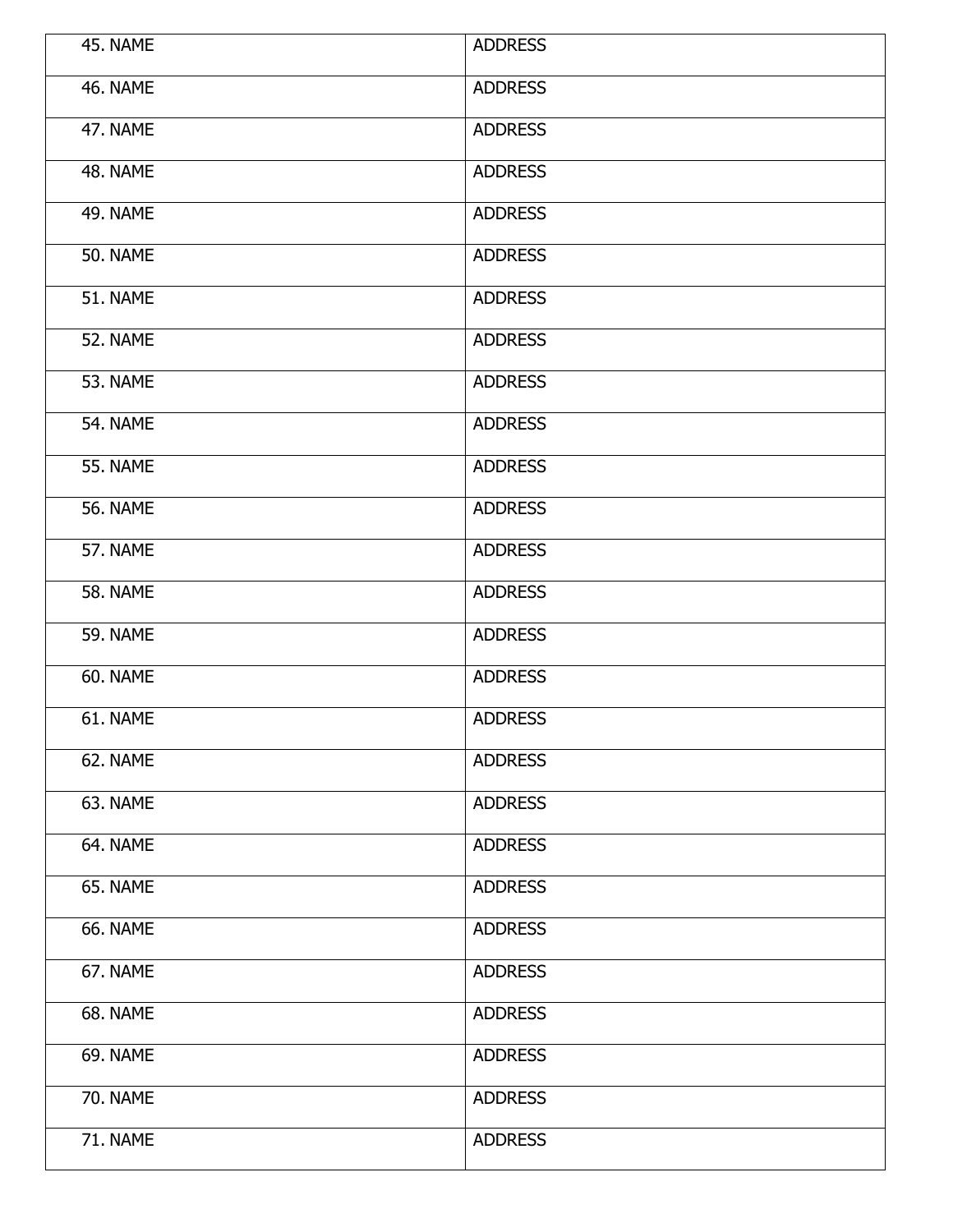| 72. NAME        | <b>ADDRESS</b> |
|-----------------|----------------|
| 73. NAME        | <b>ADDRESS</b> |
| <b>74. NAME</b> | <b>ADDRESS</b> |
| 75. NAME        | <b>ADDRESS</b> |
| <b>76. NAME</b> | <b>ADDRESS</b> |
| 77. NAME        | <b>ADDRESS</b> |
| <b>78. NAME</b> | <b>ADDRESS</b> |
| <b>79. NAME</b> | <b>ADDRESS</b> |
| 80. NAME        | <b>ADDRESS</b> |
| 81. NAME        | <b>ADDRESS</b> |
| 82. NAME        | <b>ADDRESS</b> |
| 83. NAME        | <b>ADDRESS</b> |
| 84. NAME        | <b>ADDRESS</b> |
| 85. NAME        | <b>ADDRESS</b> |
| 86. NAME        | <b>ADDRESS</b> |
| 87. NAME        | <b>ADDRESS</b> |
| 88. NAME        | <b>ADDRESS</b> |
| 89. NAME        | <b>ADDRESS</b> |
| 90. NAME        | <b>ADDRESS</b> |
| 91. NAME        | <b>ADDRESS</b> |
| 92. NAME        | <b>ADDRESS</b> |
| 93. NAME        | <b>ADDRESS</b> |
| 94. NAME        | <b>ADDRESS</b> |
| 95. NAME        | <b>ADDRESS</b> |
| 96. NAME        | <b>ADDRESS</b> |
| 97. NAME        | <b>ADDRESS</b> |
| 98. NAME        | <b>ADDRESS</b> |